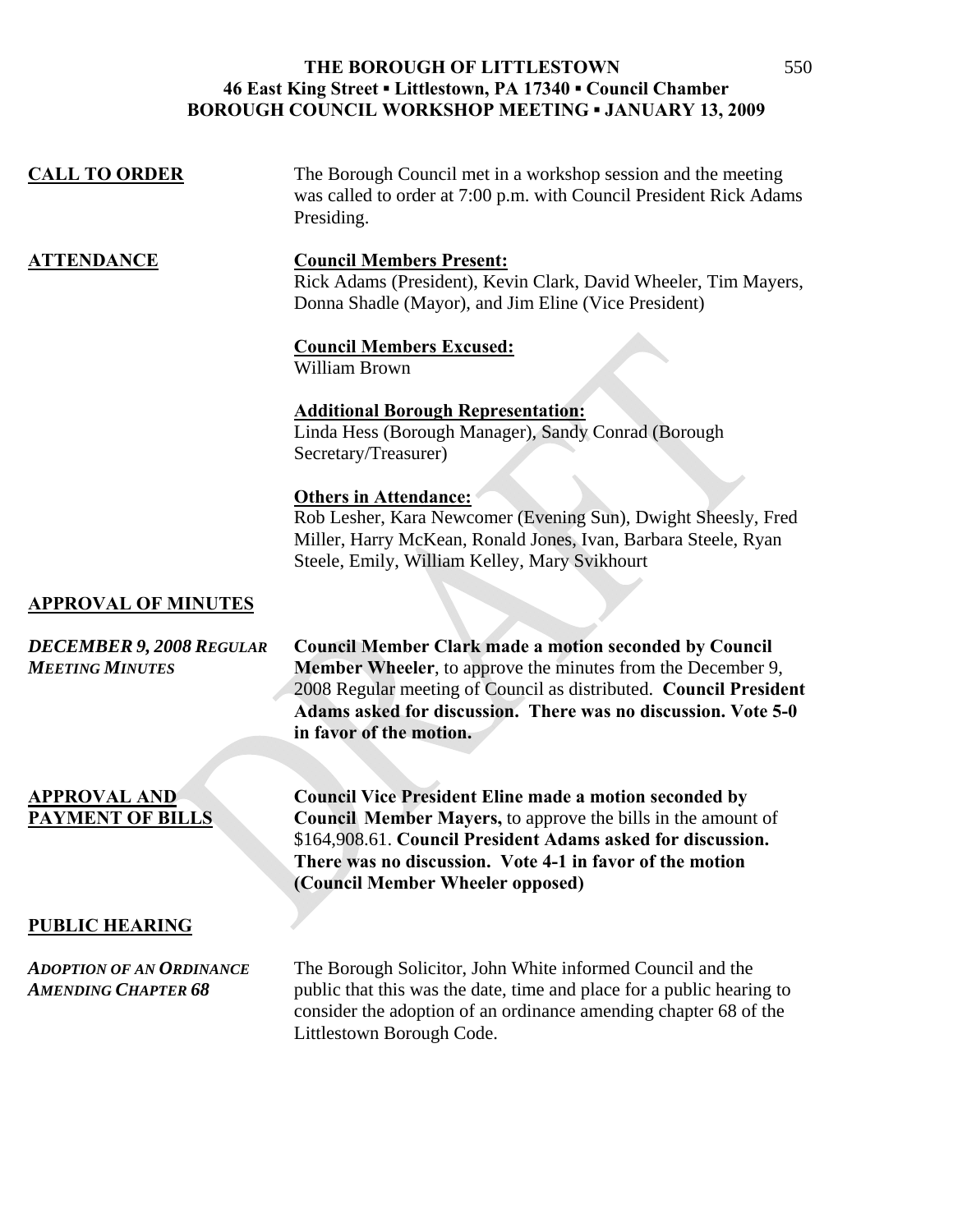| <b>ADOPTION OF AN ORDINANCE</b><br><b>AMENDING CHAPTER 68</b><br>(CONTINUED) | <b>Council Member Clark made a motion seconded by Council</b><br><b>Member Wheeler, to approve an Ordinance of the Borough of</b><br>Littlestown, Adams County, Pennsylvania amending certain<br>provisions of Chapter 68 Section 68-28 of the Littlestown<br>Borough code relating to Designation of Individual Parking Spaces<br>and Municipally-Owned Off-Street Parking Facilities. Council<br>President Adams asked for discussion. There was no discussion.<br>Vote 4-1 in favor of the motion (Council Vice President Eline<br>was opposed)              |
|------------------------------------------------------------------------------|-----------------------------------------------------------------------------------------------------------------------------------------------------------------------------------------------------------------------------------------------------------------------------------------------------------------------------------------------------------------------------------------------------------------------------------------------------------------------------------------------------------------------------------------------------------------|
| <b>APPROVAL OF</b><br><b>REVENUE AND</b><br><b>EXPENDITURES</b>              |                                                                                                                                                                                                                                                                                                                                                                                                                                                                                                                                                                 |
| <b>TREASURER'S REPORT</b>                                                    | <b>Council Vice President Eline made a motion seconded by</b><br><b>Council Member Clark</b> , to approve the Treasurer Report for the<br>month of December. Council President Adams asked for<br>discussion. There was no discussion. Vote 5-0 in favor of the<br>motion.                                                                                                                                                                                                                                                                                      |
| <b>FINANCIAL REPORT</b>                                                      | <b>Council Vice President Eline made a motion seconded by</b><br>Council Member Clark, to approve the Financial Report for the<br>month of December. Council President Adams asked for<br>discussion. There was no discussion. Vote 5-0 in favor of the<br>motion.                                                                                                                                                                                                                                                                                              |
| <b>RESERVE SAVINGS REPORT</b>                                                | <b>Council Vice President Eline made a motion seconded by</b><br><b>Council Member Clark</b> , to approve the Reserve Savings Account<br>Report. Council President Adams asked for discussion. There<br>was no discussion. Vote 5-0 in favor of the motion.                                                                                                                                                                                                                                                                                                     |
| <b>NON-AGENDA</b>                                                            |                                                                                                                                                                                                                                                                                                                                                                                                                                                                                                                                                                 |
| <b>COST INCURRED AT</b><br><b>10 SOUTH QUEEN STREET</b>                      | <b>Council Member Clark made a motion seconded by Council</b><br>Member Mayers, to approve the inclusion, on the record of the<br>minutes for this meeting, the total costs of the 10 South Queen Street<br>facility as presented to Council this evening and the time period in<br>which these costs were incurred. Council President Adams asked<br>for discussion. Council Member Wheeler pointed out that the total<br>cost is inaccurate because it did not include any labor costs. Vote 4-<br>1 in favor of the motion. (Council Member Wheeler opposed) |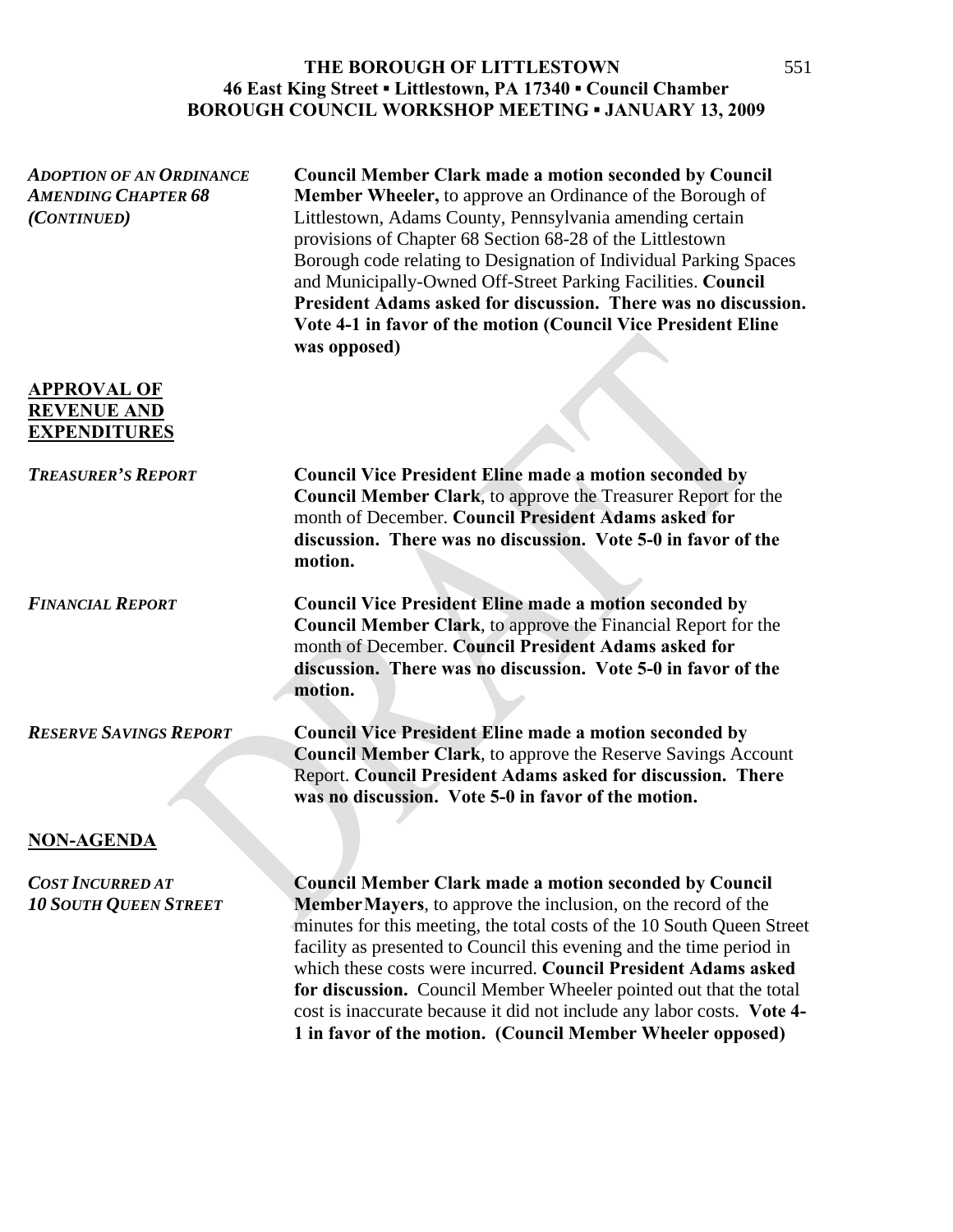# **UNFINISHED BUSINESS**

| <b>PLANNING COMMISSION</b><br><b>MINUTES</b>          | <b>Council Vice President Eline made a motion seconded by</b><br>Council Member Clark, to approve the December 11, 2008<br>Planning Commission Minutes. Council President Adams asked for<br>discussion. Council Member Wheeler discussed whether<br>Littlestown was a historic district. Vote 5-0 in favor of the<br>motion.                                                                                                                                                                |
|-------------------------------------------------------|----------------------------------------------------------------------------------------------------------------------------------------------------------------------------------------------------------------------------------------------------------------------------------------------------------------------------------------------------------------------------------------------------------------------------------------------------------------------------------------------|
| <b>SPCA AGREEMENT</b>                                 | <b>Council Member Clark made a motion seconded by Council</b><br>Member Mayers, to enter into a contract agreement with the SPCA<br>in the amount of \$1576.00 for 2009, funds to be taken from the<br>General Fund, contingent upon the review of the contract by the<br>Borough Solicitor. Council President Adams asked for discussion.<br>There was no discussion. Vote 5-0 in favor of the motion.                                                                                      |
| <b>REMOVAL OF ONE PARKING</b><br><b>METER, SHEETZ</b> | <b>Council Member Clark made a motion seconded by Council Vice</b><br><b>President Eline</b> , to approve a 90 day temporary designation of the<br>former parking space on the east side of the East King Street<br>entrance for the property located at 35 East King Street, Sheetz, Inc.,<br>as prohibited parking at all times and marked as such by the Public<br>Works Crew. Council President Adams asked for discussion.<br>There was no discussion. Vote 5-0 in favor of the motion. |
| <b>NEW BUSINESS</b>                                   |                                                                                                                                                                                                                                                                                                                                                                                                                                                                                              |
| <b>ROYAL FARMS 45-DAY</b><br><b>EXTENSION</b>         | <b>Council Member Clark made a motion seconded by Council</b><br><b>Member Wheeler, to approve the 45-day extension for the final</b><br>land development plans, 450 North Queen Street, Royal Farms,<br>Incorporated, which will expire on 02/23/2009. Council President<br>Adams asked for discussion. There was no discussion. Vote 5-0<br>in favor of the motion.                                                                                                                        |
| <b>ZONING HEARING BOARD</b><br><b>LYNETTE ZEITLER</b> | <b>Council Vice President Eline made a motion seconded by</b><br><b>Council Member Clark</b> , to appoint Lynette Zeitler to the Zoning<br>Hearing Board as a member. Council President Adams asked for<br>discussion. There was no discussion. Vote 5-0 in favor of the<br>motion.                                                                                                                                                                                                          |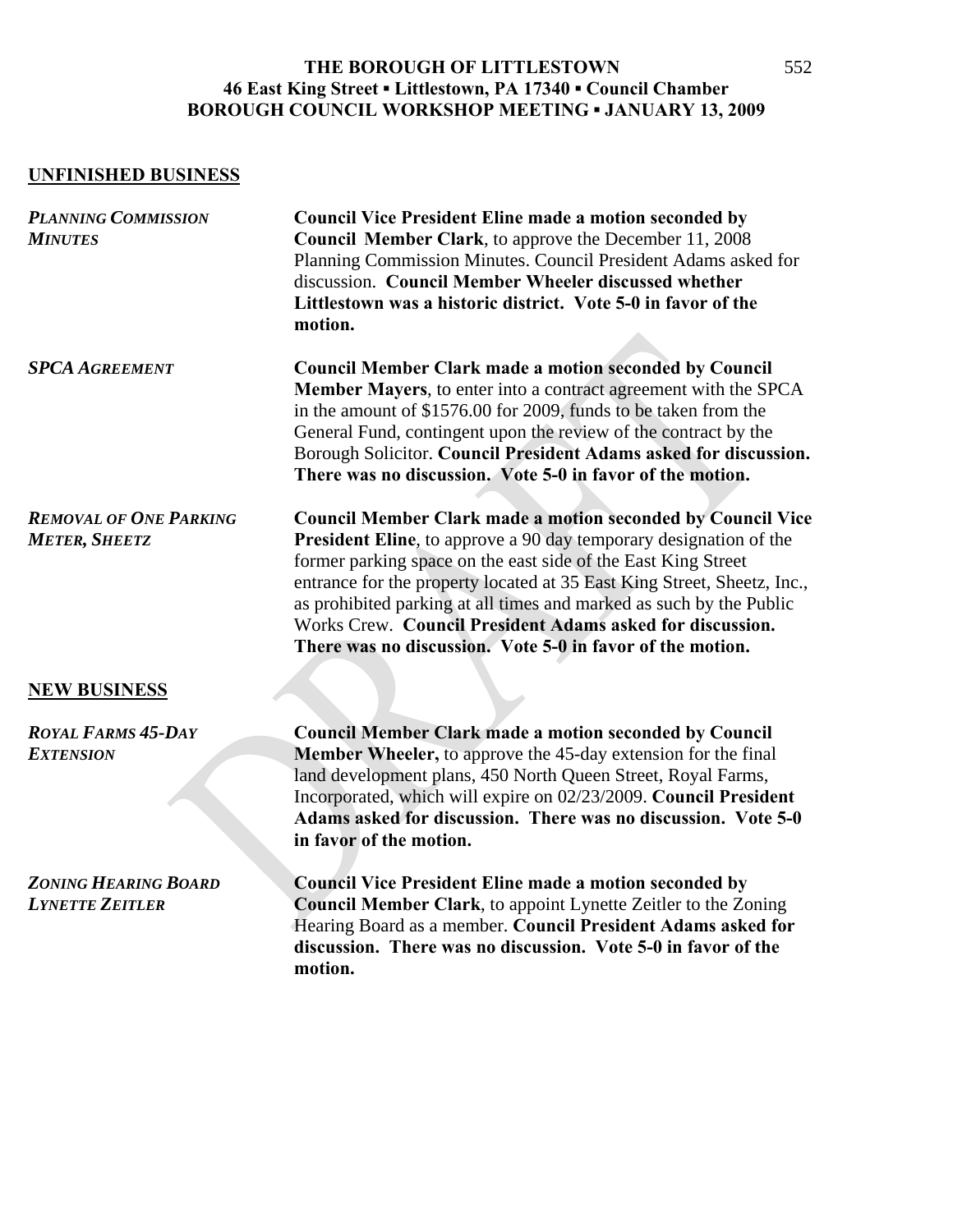| <b>NPDES PERMIT</b>        | <b>Council member Clark made a motion seconded by Council</b><br>Vice President Eline, to approve the proposal from the Borough<br>Engineer, HRG, for the National Pollutant Discharge Elimination<br>System (NPDES) Permit Renewal for a cost of \$7500.00 and be<br>drawn from the Borough Fund 08, Sewer, Account Number,<br>08.429.313. Council President Adams asked for discussion.<br>Council Member Mayers explained to the public the process and<br>what was involved with NPDES permit. Vote 5-0 in favor of the<br>motion.                                                                                                                                                                                      |
|----------------------------|-----------------------------------------------------------------------------------------------------------------------------------------------------------------------------------------------------------------------------------------------------------------------------------------------------------------------------------------------------------------------------------------------------------------------------------------------------------------------------------------------------------------------------------------------------------------------------------------------------------------------------------------------------------------------------------------------------------------------------|
| <b>CHAPTER 94 PROPOSAL</b> | <b>Council Member Clark made a motion seconded by Council</b><br>Member Mayers, to approve the proposal from the Borough<br>Engineer, HRG, for the preparation of the 2009 Chapter 94 report for<br>a cost of \$2500.00 plus receipted reimbursable items and be drawn<br>from the Borough fund 08, Sewer, Account Number 08.429.313.<br><b>Council President Adams asked for discussion. There was no</b><br>discussion. Vote 5-0 in favor of the motion.                                                                                                                                                                                                                                                                  |
| <b>NON-AGENDA</b>          |                                                                                                                                                                                                                                                                                                                                                                                                                                                                                                                                                                                                                                                                                                                             |
| <b>RIGHT TO KNOW</b>       | <b>Council Member Clark made a motion seconded by Council</b><br>Member Wheeler, to direct the Borough Solicitor to review,<br>provide recommendations, and advise the Council on updating the<br>current version of Chapter 49, Right to Know Ordinance of the<br>Littlestown Borough Code and provide recommendations to the<br>Littlestown Borough Staff on interpretation along with staff<br>communication to the public as well as provide a brief summary of<br>the law for publication in the next edition of the Town Crier after<br>formal adoption of an updated ordinance. Council President Adams<br>asked for discussion on the non-agenda item. There was no<br>discussion. Vote 5-0 in favor of the motion. |

#### **MANAGER REPORT**

*LITTLESTOWN LIBRARY* **Council Member Clark made a motion seconded by Council** *WAIVER OF PARKING* **Member Mayers,** to approve a waiver for the parking requirements

**TCMU DISTRICT** within the TCMU district at the 3 West King Street as provided for in the Littlestown Borough Code, Chapter 73, Article 700, Section 702.9, Paragraph E, Off Street Limited Parking Waiver, contingent upon ratification by the Planning Commission at their next meeting of their recommendation for the off street-parking waiver. **Council President Adams asked for discussion. There was no discussion.**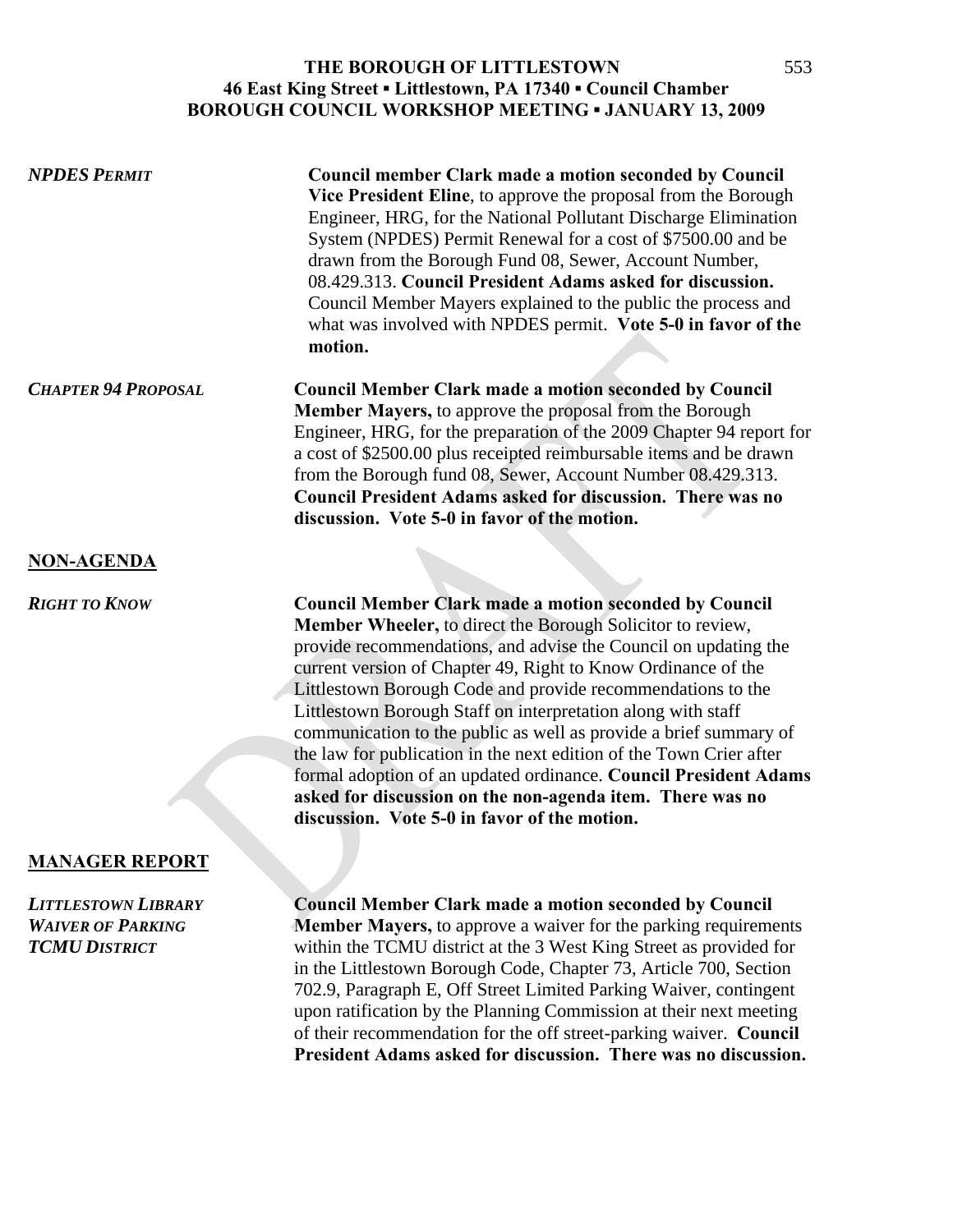| <b>LITTLESTOWN LIBRARY</b><br><b>WAIVER OF PARKING</b><br><b>TCMU DISTRICT</b><br>(CONTINUED)                  | Vote 4-1 in favor of the motion. (Council Member Wheeler<br>opposed)                                                                                                                                                                                                                                                                                                                                                                                                                                                                                                                                                                                                                                        |
|----------------------------------------------------------------------------------------------------------------|-------------------------------------------------------------------------------------------------------------------------------------------------------------------------------------------------------------------------------------------------------------------------------------------------------------------------------------------------------------------------------------------------------------------------------------------------------------------------------------------------------------------------------------------------------------------------------------------------------------------------------------------------------------------------------------------------------------|
| <b>ENTER INTO AN AGREEMENT</b><br><b>WITH PAUL KELLET FOR</b><br><b>LITTLESTOWN LIBRARY</b>                    | <b>Council Member Clark made a motion seconded by Council</b><br><b>Member Mayers</b> , to enter into a rental agreement with Paul Kellett<br>for a six month lease at the monthly rate of \$250.00 per month,<br>\$3000.00 a year rent to rent space at 3 West King Street for the<br>direct purpose of maintaining a satellite branch of the Adams County<br>System for continued community access to materials and services of<br>a public library and that funds for such agreement will come from<br>the General Operating Fund, Account 01.456.500. Council<br>President Adams asked for discussion. There was no discussion.<br>Vote 4-1 in favor of the motion. (Council Member Wheeler<br>opposed) |
| <b>BUDGET AMENDMENTS</b>                                                                                       | <b>Council Member Clark made a motion seconded by Council</b><br><b>Member Mayers</b> , to approve the transfer of \$1800 in the General<br>Fund from account 01.409.361, Electricity to the General Fund<br>account, 01.456.500, Library contingent upon the execution of a<br>contractual agreement between the Landlord, Paul Kellett, for 3<br>West King Street and the Borough of Littlestown. Council<br>President Adams asked for discussion. There was no discussion.<br>Vote 4-1 in favor of the motion. (Council Member Wheeler<br>opposed)                                                                                                                                                       |
| <b>NON-AGENDA</b>                                                                                              |                                                                                                                                                                                                                                                                                                                                                                                                                                                                                                                                                                                                                                                                                                             |
| <b>PROPOSAL FROM WILLIAM</b><br><b>KELLEY FOR COMMUNITY</b><br><b>CENTER BUILDING 46 EAST</b><br><b>STREET</b> | <b>Council Member Mayers made a motion seconded by Council</b><br>Member Wheeler, to allow William Kelley 60 days, which will<br>expire on March 10, 2008, to provide a proposal to Council for the<br>Community Center Building located at 46 East King Street. Council<br>President Adams asked for discussion. There was no discussion.<br>Vote 5-0 in favor of the motion.                                                                                                                                                                                                                                                                                                                              |
| <b>ADJOURNMENT</b>                                                                                             | <b>Council Vice President Eline made a motion seconded by</b><br>Council Member Clark, to adjourn. Council President Adams<br>asked for discussion. There was no discussion. Vote 4-1 in favor<br>of the motion. (Council Member Wheeler opposed)                                                                                                                                                                                                                                                                                                                                                                                                                                                           |

Council President Adams adjourned the meeting at 8:55 p.m.